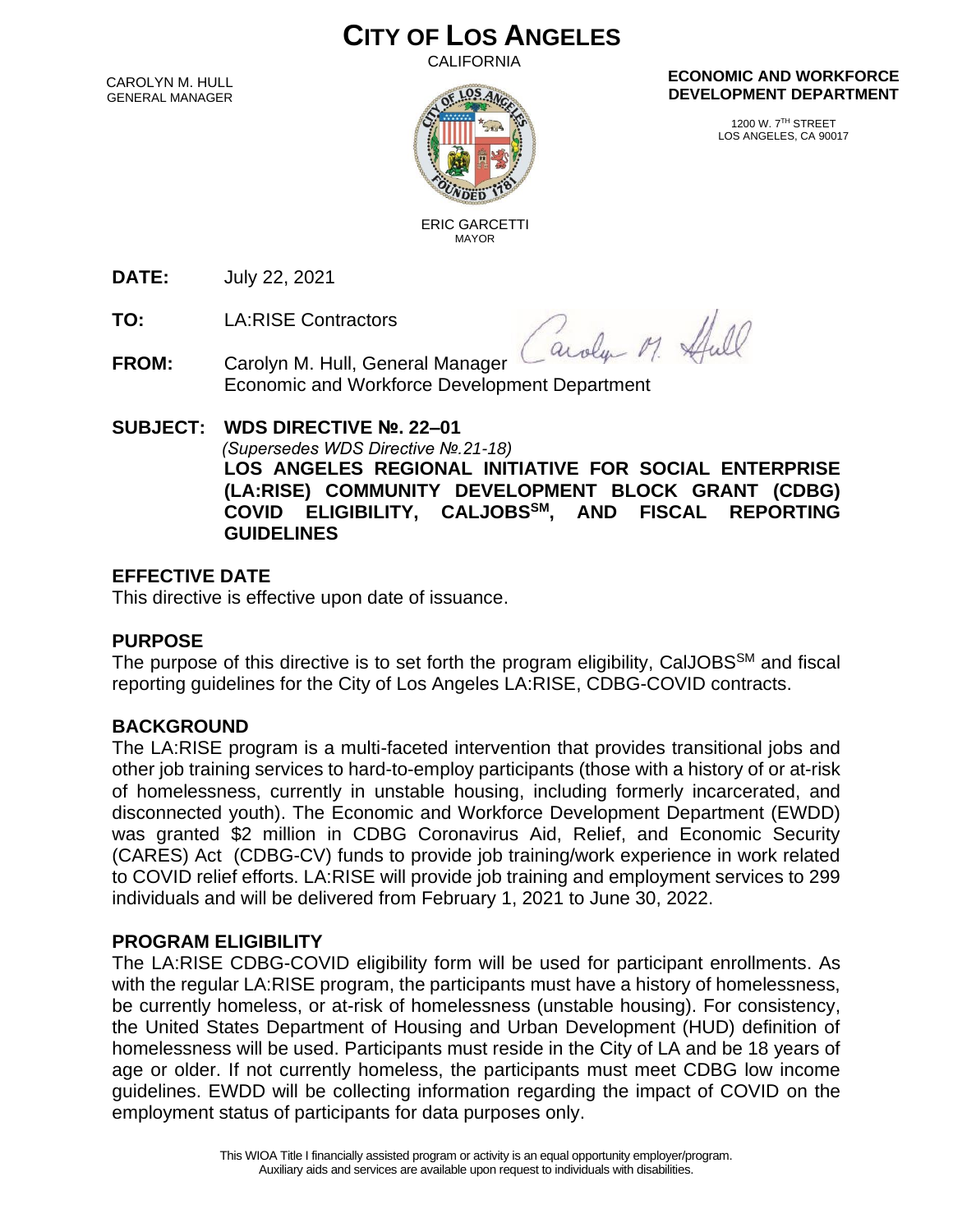#### **CDBG INCOME DETERMINATION AND VERIFICATION**

CDBG funds must be used to serve low-income persons whose annual income falls below 80 percent of the area median family income based on family size.

|                               | <b>FAMILY SIZE</b> |          |          |          |          |           |           |           |
|-------------------------------|--------------------|----------|----------|----------|----------|-----------|-----------|-----------|
| <b>INCOME</b><br><b>LEVEL</b> |                    |          |          |          |          |           |           | 8         |
| <b>Extremely</b><br>Low       | \$23,700           | \$27,050 | \$30,450 | \$33,800 | \$36,550 | \$39,250  | \$41,950  | \$44,650  |
| Very "Low"                    | \$39,450           | \$45,050 | \$50,700 | \$56,300 | \$60,850 | \$65,350  | \$69,850  | \$74,350  |
| Low "Mod"                     | \$63,100           | \$72,100 | \$81,100 | \$90,100 | \$97,350 | \$104,550 | \$111,750 | \$118,950 |

The family size qualifying maximum Income levels are as follows:

Income eligibility does not need to be completed using source documentation for beneficiaries. Presumed CDBG-COVID eligible groups include: homeless persons, elderly 62+, severely disabled, battered spouses, abused children, illiterate adults, persons living with AIDS, and migrant farm workers.

For participants who indicate "formerly homeless" or "at-risk of homelessness" on the LA:RISE eligibility form, documenting and verifying the income of the participant is mandatory. Income determination and eligibility shall be made prior to enrollment into LA:RISE CDBG-COVID program. No services may be provided until the participant has furnished proof of CDBG income eligibility. All documentation necessary to establish CDBG income eligibility must be collected and placed in the participant's file. LA:RISE partners must confirm income requirements through an examination of documents.

"Income" is the total annual income of all family members as of the date that federalfunded assistance is provided. Additional expected sources of income and the amount expected during the period of federal assistance must be included in this calculation of annual family income. All income for all persons in the family **must** be included in calculating family income whether or not the family member receives assistance. Types of income to be included are: wages, tips, self-employment income, interest/dividends, SSI or other public assistance, social security or other income received on a regular basis such as VA payments, retirement benefits, unemployment compensation, etc.

LA:RISE partners may use the attached PY 20-21 LA:RISE CDBG-COVID Income Determination & Family Size Worksheet, which must be included in the participant's file along with the verification documents.. Alternatively, LA:RISE partners may use HUD's online income calculator via the following site[:https://www.hudexchange.info/news/cpd](https://www.hudexchange.info/news/cpd-income-eligibility-calculator-updated-with-income-limits/)[income-eligibility-calculator-updated-with-income-limits/](https://www.hudexchange.info/news/cpd-income-eligibility-calculator-updated-with-income-limits/) This is an interactive tool for determining the income eligibility and assistance amounts for beneficiaries of HUD CDBG programs. Select CDBG, the National Objective being met is Low/Mod- Limited Clientele, at 80 percent of the area median family income. Once the requested data is entered, this calculator will generate a summary of results for each beneficiary (see attached sample).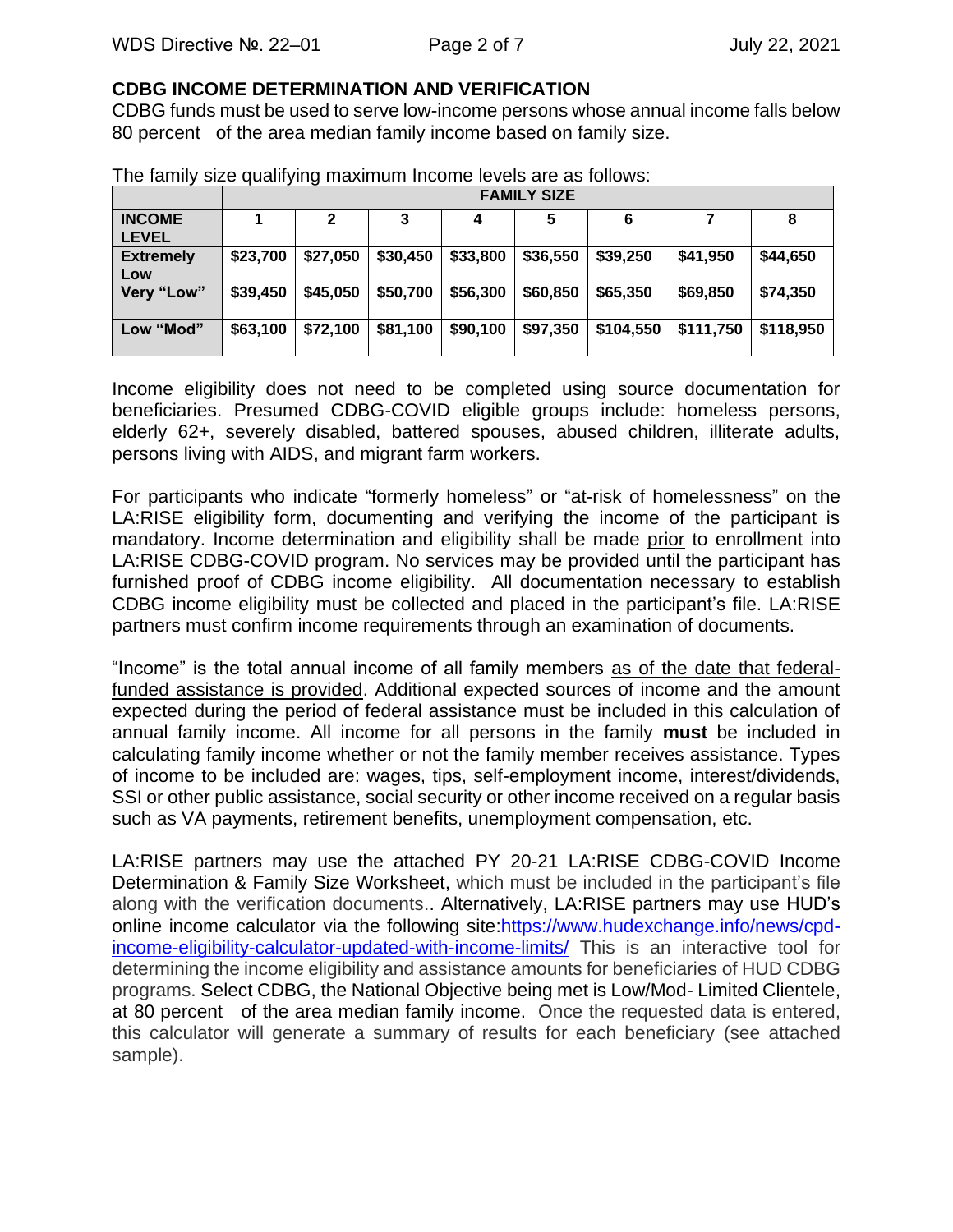**PROHIBITION AGAINST DUPLICATION OF BENEFITS AND REQUIRED AFFIDAVIT**

LA:RISE CDBG-COVID funded agencies and participants are subject to the federal Robert T. Stafford Disaster Relief and Emergency Assistance Act (Stafford Act) which prohibits the duplication of benefits. Per HUD CDBG guidelines, participants will be required to sign a "no duplication of benefit" affidavit affirming that the participant has not received additional assistance from COVID relief funding provided through the CARES Act or any other federal disaster relief and emergency assistance programs. Any information proving the participant received said benefits will be cause for termination from the LA:RISE CDBG-COVID program and lead to the forfeiture of any funds granted.

### **COVID RELIEF WORKSITES AND ACTIVITY REPORT**

The program will provide job training and work experience in COVID relief efforts. LA:RISE participant job training duties must include COVID disaster relief and humanitarian aid such as sanitizing public spaces, assisting with emergency food distribution, supporting COVID testing sites and staffing emergency shelters to support COVID preparation, response, and prevention. Description of the COVID relief worksite and of the work to be performed at the worksite by the participants must be provided to EWDD for review and approval. LA:RISE partners will submit a LA:RISE CDBG-COVID relief activity report listing relief activities and outcomes achieved. Activity reports will be submitted on the following dates, or as requested by EWDD: June 30, 2021, September 30, 2021, January 10, 2022, March 31, 2022, and June 30, 2022.

## **REQUIRED ELIGIBILITY AND PROGRAM DOCUMENTS**

The following LA:RISE standardized forms and documents are to be used:

| <b>Documents (CDBG-COVID)</b>                                  |  |  |
|----------------------------------------------------------------|--|--|
| LA:RISE CDBG-COVID Participant Eligibility Form                |  |  |
| Income Determination and Verification Form                     |  |  |
| No Duplication of Benefit Affidavit                            |  |  |
| Worksite Acknowledgement Form                                  |  |  |
| Worksite Supervisor Orientation Sheet and ADA Information**    |  |  |
| Job Training Timesheet** (sample template only)                |  |  |
| Job Readiness Assessment (JRA) Form*                           |  |  |
| <b>Retention Support Referral Form</b>                         |  |  |
| <b>COVID Relief Activity Report</b>                            |  |  |
| *SEs may use the regular JRA tool created by REDF if preferred |  |  |

\*\* Applicable if using outside worksites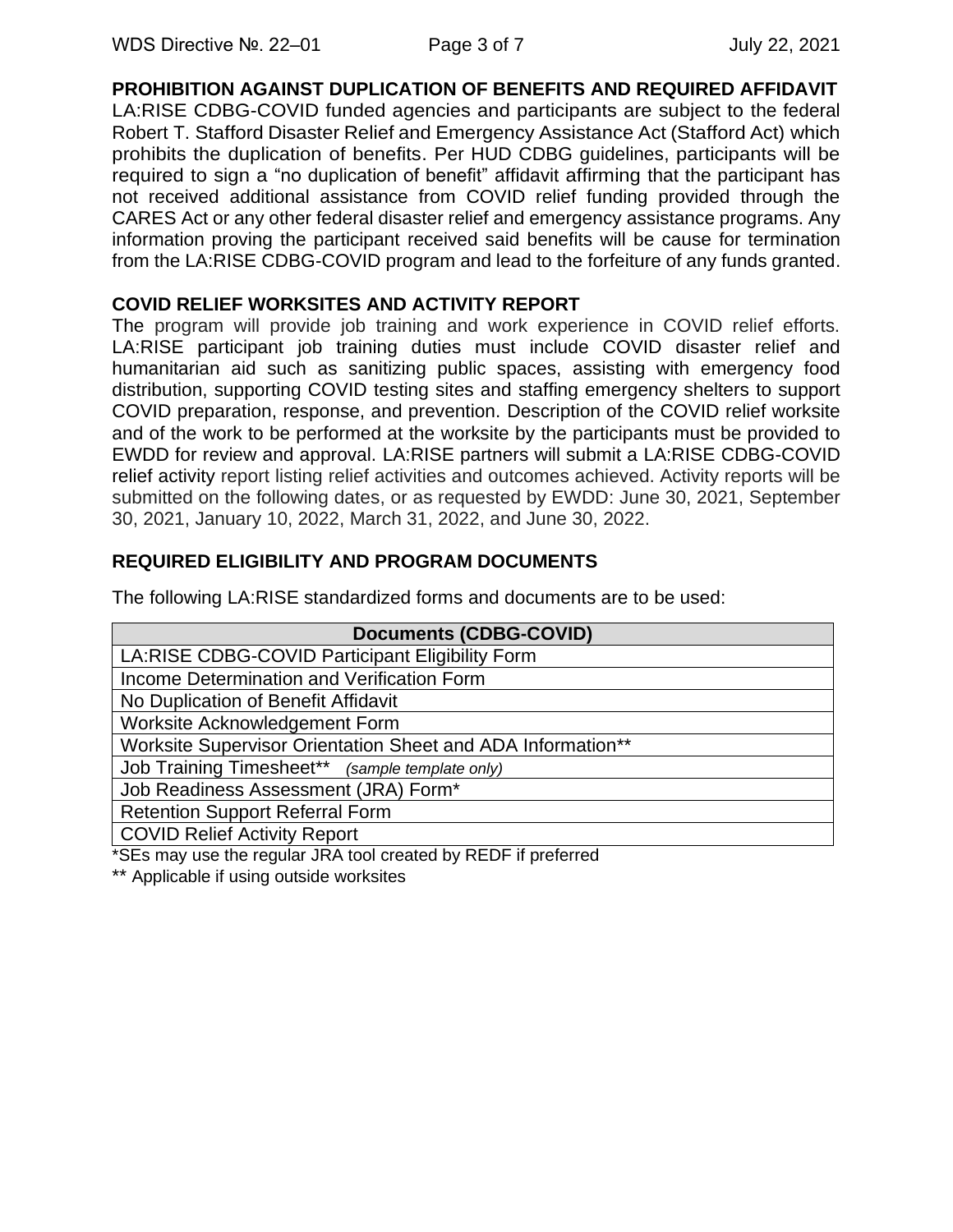## **LA:RISE PARTNERS**

The following agencies will be partnered to provide LA:RISE CDBG-COVID services:

| <b>Job Training Services:</b><br><b>Social Enterprise/ Transitional</b><br><b>Employment Partner</b> | <b>Workforce Partner</b>                          | <b>Job Retention</b><br>& Personal<br><b>Support Partner</b> |
|------------------------------------------------------------------------------------------------------|---------------------------------------------------|--------------------------------------------------------------|
| <b>Chrysalis Enterprises</b>                                                                         | Northeast Los Angeles WSC (Goodwill)              | Chrysalis                                                    |
| Goodwill Industries So Cal (Goodwill)                                                                | Northeast Los Angeles WSC (Goodwill)              | <b>FOLA (Friends</b><br>Outside Los<br>Angeles               |
| Homeboy Industries                                                                                   | Northeast Los Angeles WSC (Goodwill)              | <b>FOLA</b>                                                  |
| Los Angeles Conservation Corps<br>(LACC)                                                             | Northeast Los Angeles WSC (Goodwill)              | <b>FOLA</b>                                                  |
| <b>Coalition for Responsible Community</b><br>Development (CRCD) Enterprises                         | Vernon Central/LATTC WSC (CRCD)                   | Anti-Recidivism<br>Coalition (ARC)                           |
| Downtown Women's Center (DWC)                                                                        | Vernon Central/LATTC WSC (CRCD)                   | <b>DWC</b>                                                   |
| <b>YWCA Digital Learning Academy</b>                                                                 | Hollywood WSC (MCS)                               | YWCA DLA                                                     |
| Los Angeles LGBT Center                                                                              | Hollywood WSC (MCS)                               | <b>LGBT Center</b>                                           |
| Managed Career Solutions (MCS)                                                                       | Hollywood WSC (MCS)                               | Hollywood WSC                                                |
| Center for Living and Learning (CLL)                                                                 | Sun Valley, Southeast Valley WSC (El<br>Proyecto) | <b>CLL</b>                                                   |
| <b>AYE YouthSource Center [YSC]</b><br>(Catholic Charities of LA)                                    | AYE YSC                                           | AYE YSC                                                      |
| El Proyecto Del Barrio (El Proyecto)                                                                 | Sun Valley, North Valley YSC (EI<br>Proyecto)     | Sun Valley YSC                                               |
| <b>UCLA Community Based Learning</b><br>Program (CBL)                                                | West Los Angeles YSC                              | West LA YSC                                                  |

### **CALJOBSSM DATA REPORTING REQUIREMENTS**

LA:RISE partners will utilize the CalJOBS<sup>SM</sup> system [\(www.caljobs.ca.org\)](http://www.caljobs.ca.org/) to report program services delivered and participant outcomes achieved. Data from the CalJOBSSM Regional LA:RISE Agency Defined Program (formerly called Generic Module Application) and from the City's WIOA programs will be used to substantiate program enrollments and performance measures achieved.

### **CO-ENROLLMENT INTO WIOA**

At least 70 percent of LA:RISE participants are to be co-enrolled into the City's WIOA programs.

### **MIS GUIDELINES**

The MIS Unit has provided instructions to enter participants and activities into the CalJOBS<sup>SM</sup> system.

| <b>JOB TRAINING:</b><br><b>SOCIAL ENTERPRISE/</b><br><b>TRANSITIONAL</b><br><b>EMPLOYMENT PROVIDER</b> | <b>PROGRAM</b>                       | <b>REQUIRED</b><br><b>ACTIVITY CODE</b> |
|--------------------------------------------------------------------------------------------------------|--------------------------------------|-----------------------------------------|
| Participants are to be<br>enrolled under the Agency<br>Defined Program "Regional<br>LA:RISE"           | Select:<br>LA City CDBG-COVID (EWDD) | <b>101- Orientation</b>                 |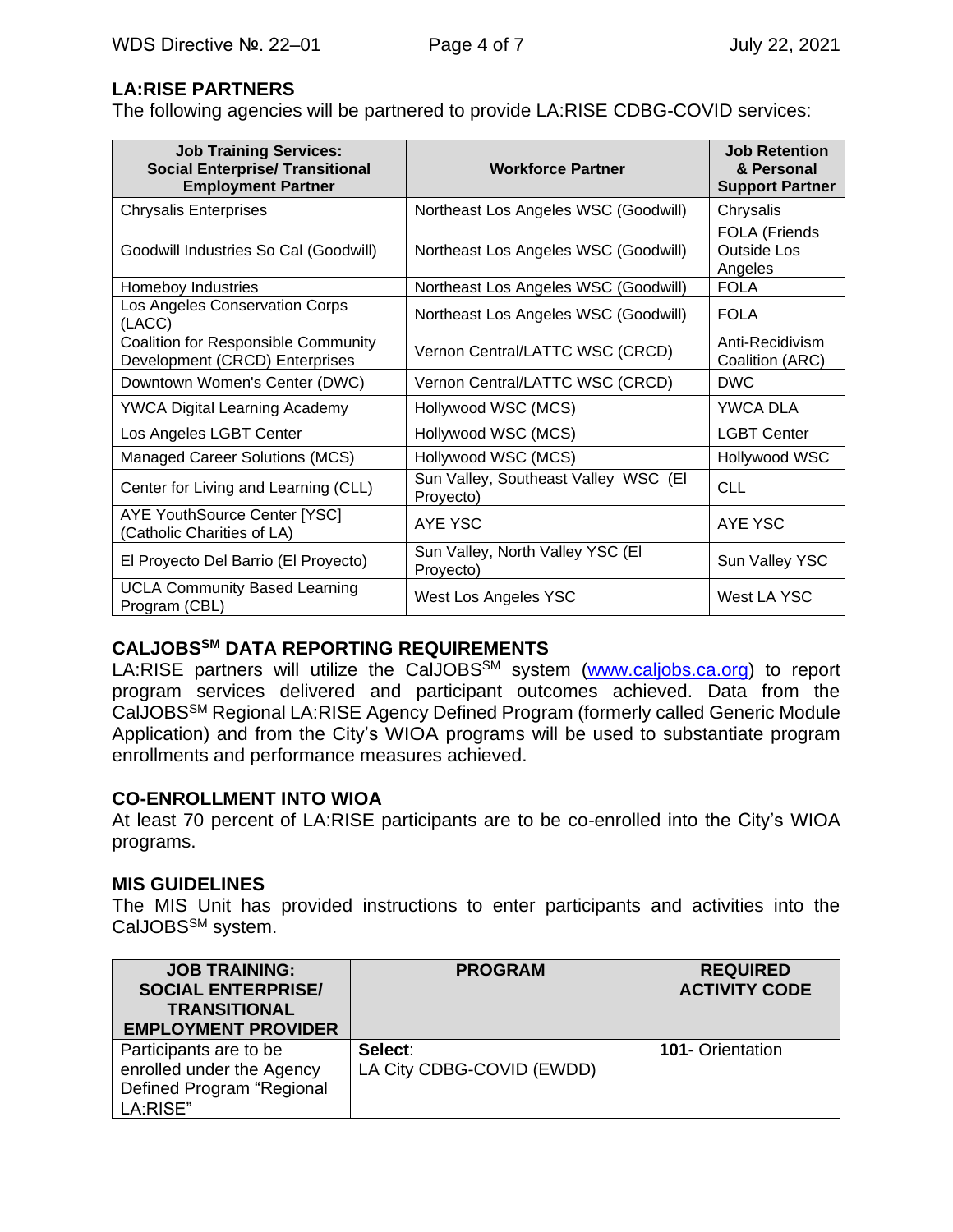| <b>WORKFORCE PARTNER</b>                                                                       | <b>LOCAL GRANT CODE</b>            | <b>REQUIRED</b>            |  |  |  |
|------------------------------------------------------------------------------------------------|------------------------------------|----------------------------|--|--|--|
|                                                                                                | <b>WIOA &amp; Non-WIOA Title 1</b> | <b>IDENTIFIER</b>          |  |  |  |
|                                                                                                |                                    | <b>ACTIVITY CODE</b>       |  |  |  |
| WIOA Title I or WIOA co-                                                                       | To identify participant as LA City | Non-WIOA Local             |  |  |  |
| enrolled                                                                                       | <b>CDBG-COVID</b> participant, the | <b>Grant Code Activity</b> |  |  |  |
|                                                                                                | following local grant code must be | Code                       |  |  |  |
|                                                                                                | added:                             |                            |  |  |  |
| LA City CDBG-COVID                                                                             | LA City CDBG-COVID (EWDD)          | 321 - Transitional         |  |  |  |
| (EWDD)                                                                                         | <b>LAI 518</b>                     | Job                        |  |  |  |
| ALL LA RISE participants MUST have an agency defined program application AND a                 |                                    |                            |  |  |  |
| Title I - WIOA application, in order to count as a fully enrolled LA RISE participant. Without |                                    |                            |  |  |  |
| the Title I WIOA application, EWDD will not be able to record crucial demographic data, nor    |                                    |                            |  |  |  |
| track placements and employment information. Social Enterprises shall coordinate with          |                                    |                            |  |  |  |
|                                                                                                |                                    |                            |  |  |  |

workforce partner to create a **CalJOBS WIOA Title I Application** for all LA:RISE participants **within 30 to 60 days of the Agency Defined Application.**

## **PRIOR LA:RISE CDBG-COVID ENROLLMENTS**

All LA:RISE CDGB-COVID participant enrollments previously entered under the Regional LA:RISE, LA City General Fund (EWDD) program from February 1, 2021 to present with "CDBG-COVID" as the referral source will need to be re-designated as LA City CDBG-COVID (EWDD) program enrollments as follows:

1. CalJOBS Agency Defined Program: Change the Regional LA:RISE program designation to LA City CDBG-COVID (EWDD)

2. If the current activity LA City General Fund (EWDD) LAI 515 has not been closed, enter an Activity Completion Status as "Successful Completion" with appropriate end date. Then add the new LA: RISE LA City CDBG-COVID (EWDD) local grant code **LAI 518.**

## **CASE CLOSURES**

Case managers shall close the Agency Defined Application and WIOA Title I apps at roughly the same time, when the participant has either entered permanent employment or will no longer receive services. Case Managers shall create a record closure for participants who are inactive for more than 60 days or who have dropped from the program.

Case Managers shall use the following "Exit Reasons"

- Successful Completion Employed = Gained unsubsidized permanent employment
- Planned Services Completed = Completed 300 hours of TSE and passed 2 JRAs with a score of 3 or higher and will no longer receive further services
- Planned Services Not Completed = Dropped out of the program before completion of 300 hours or before passing the JRAs

## **BUDGET GUIDELINES**

CDBG-COVID funds will be used to provide the following LA:RISE services:

- Job training stipends (up to \$4,000 per participant, recommended for a minimum of 20 hours per week/4 hours per day at job training rate of \$14.25 to \$15 per hr.)
- Case management services
- Skill building/classroom training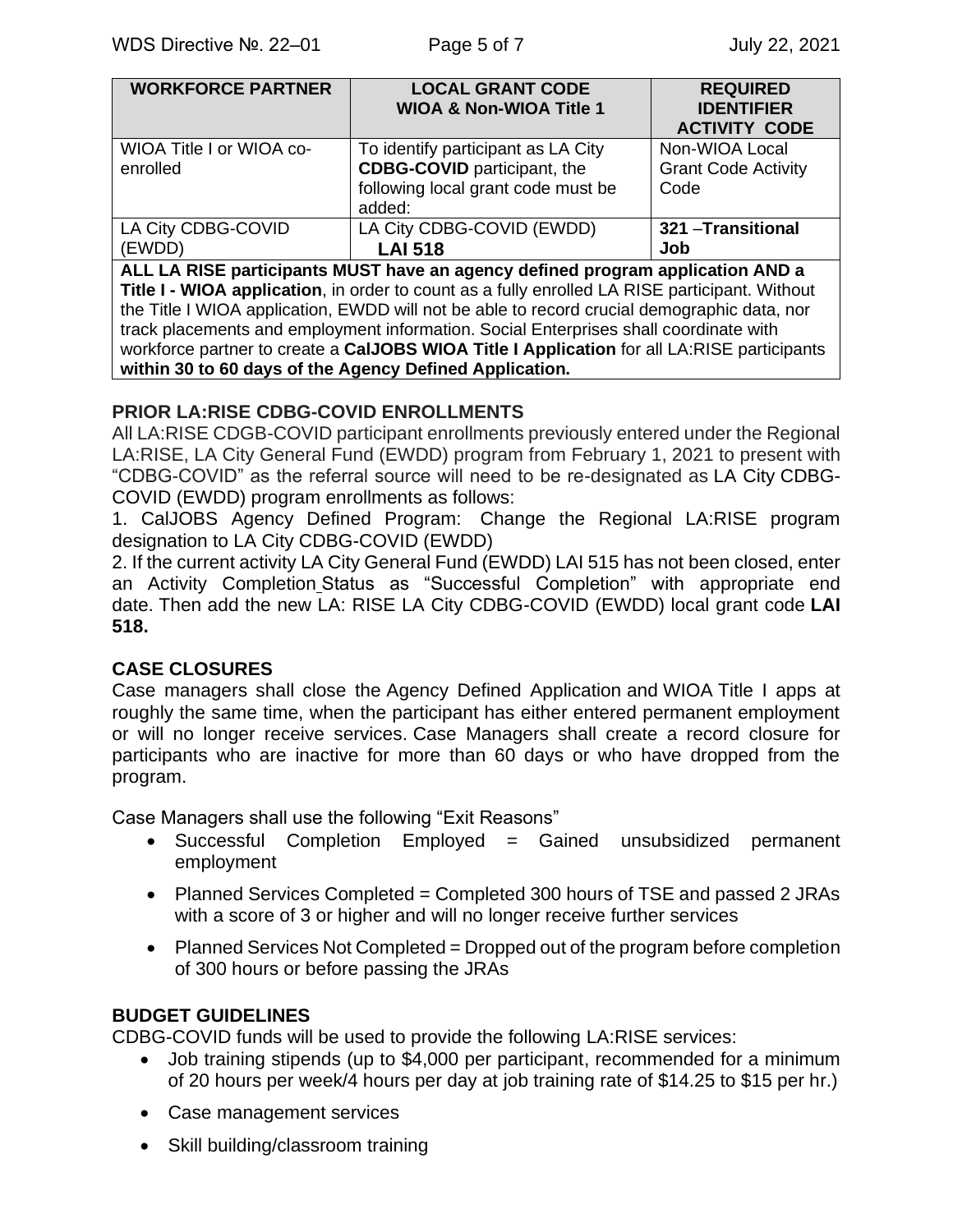- Job placement services
- Support services
- Job retention services
- Job retention support service stipends

A budget/expenditure plan will be required from all participating contractors. In preparing your budgets, please adhere to the following guidelines:

## PY 20/21 LA:RISE Budget Forms

- Utilize the attached budget forms template to request payment for delivered services
- Submit the completed Narrative Form along with the other budget forms
- Budget must reflect the funding structure outlined in the LA:RISE contracts
- EWDD will not process the proposed budget if the attached LA:RISE PY 20/21 budget template is not utilized.

## Budget Support Documents

• Submit all required support documentation with the budget forms to avoid withheld funds (e.g. subcontractors, indirect cost rate approval letter, etc.)

Cost Allocation Plan

- Apply appropriate Cost Allocation Plan (based on projected expenditures)
- For Agency Staff: Schedule of Personnel: FICA must be at fixed rate of 7.65 percent

Not Allowable Items

- Participant Wages and Fringe Benefits (not an eligible CDBG expense)
- Retention Financial Incentives (not an eligible CDBG expense)
- Personnel Costs Category: Salaries Overtime
- Other Costs Category: Rent/Depreciation: only one item may be billed, not both.

Leverage Resources

- Utilize the Budget Detail and Narrative Form to report and explain leveraged resources
- LA:RISE partners may leverage payment of the LA:RISE participant wages and fringe benefits utilizing the revenue from their social enterprise or via other agency general funds.

Budget Submission

• For review and approval, e-mail the Excel version of the proposed budget to the EWDD LA:RISE Unit. Submit to [Elizabeth.Macias@lacity.org.](mailto:Elizabeth.Macias@lacity.org)